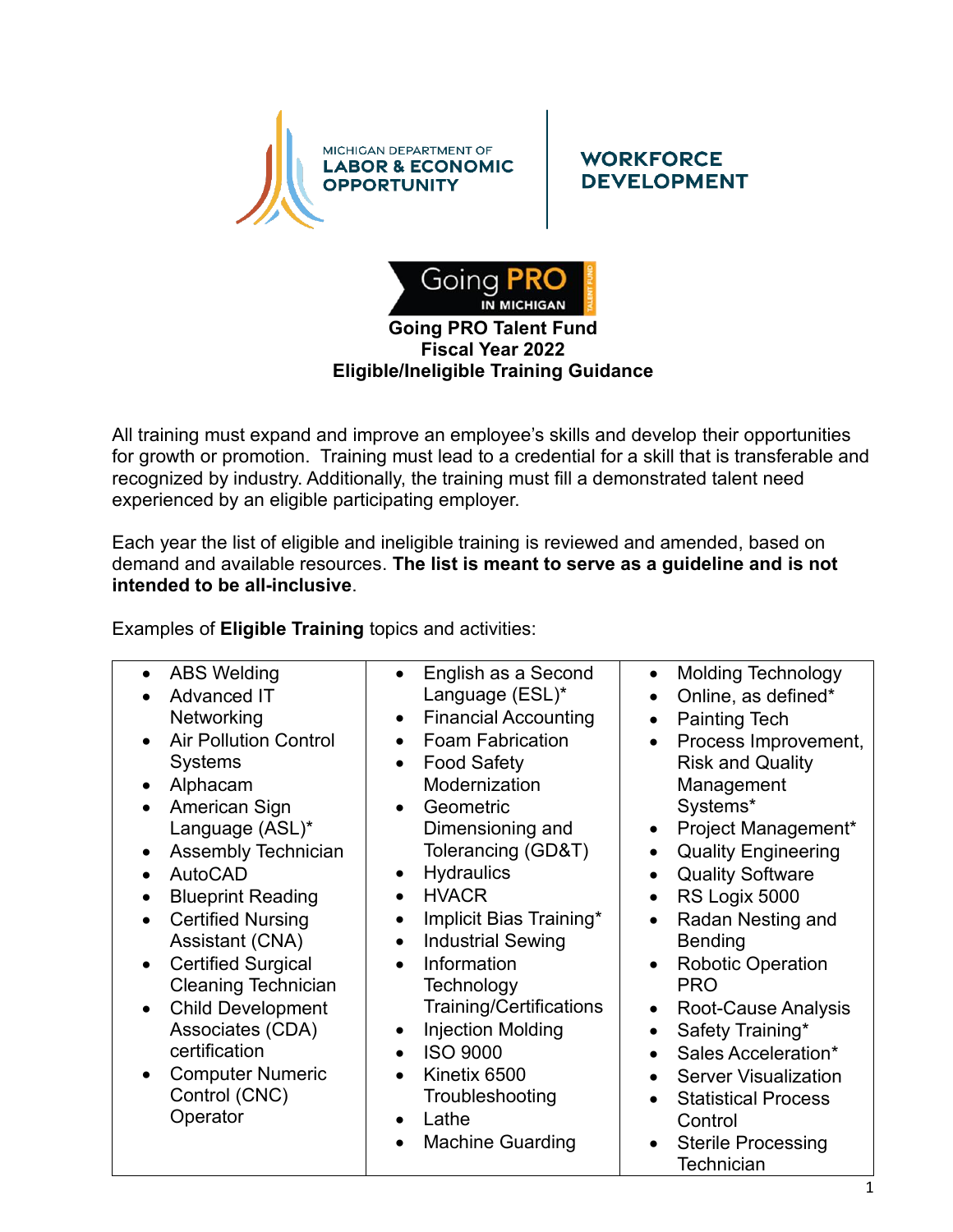| <b>Computer Numeric</b><br>Control (CNC)<br>Programmer<br><b>Drill Press</b><br><b>Electrical Equipment</b><br><b>Emergency Medical</b><br>$\bullet$<br>Technician<br><b>Engine Diagnostics</b> | • Leadership or<br>Management Training*<br>• Machining (Mill, Lathe,<br>Surface Grinder, etc.)<br><b>Mechanical Drive</b><br>$\bullet$<br><b>Systems</b><br><b>Medical Assistant</b><br>Metal casting | • Thermal Imaging<br>• Troubleshooting<br>• Utility Technician<br>Welding<br>• Wound Care<br>Certification |
|-------------------------------------------------------------------------------------------------------------------------------------------------------------------------------------------------|-------------------------------------------------------------------------------------------------------------------------------------------------------------------------------------------------------|------------------------------------------------------------------------------------------------------------|

 $*$  = Refer to the Eligible Training definitions for additional detail

Examples of **Ineligible Training** topics and activities:

| <b>Adult Education</b><br>(High School<br>Completion /<br>Equivalency) *<br><b>Adult Education</b><br>$\bullet$<br>(Remedial Education<br>and Soft Skills<br>Training)<br>Consulting to improve<br>$\bullet$<br>company processes<br>Continuing Education*<br>Curriculum<br>Development | • Certification<br>Maintenance, Re-<br>certification, or<br>License Renewal*<br>• Human Resources<br>$\bullet$ In-house <sup>*</sup><br>• Introductory Process<br>Improvement*<br>• Language*<br>• Laws, Regulations<br>and Taxes*<br>• Literacy<br>Microsoft Office* | • Online Resource<br>Libraries*<br>• On-the-Job Training<br>$(OJT)^*$<br>• Safety Training*<br>• Seminars,<br>Conferences,<br>Webinars (stand-<br>alone),<br>• Workshops, etc.*<br>• Subscriptions for<br>eLearning<br>• Vendor/Equipment*<br>• Soft Skills* |
|-----------------------------------------------------------------------------------------------------------------------------------------------------------------------------------------------------------------------------------------------------------------------------------------|-----------------------------------------------------------------------------------------------------------------------------------------------------------------------------------------------------------------------------------------------------------------------|--------------------------------------------------------------------------------------------------------------------------------------------------------------------------------------------------------------------------------------------------------------|
|-----------------------------------------------------------------------------------------------------------------------------------------------------------------------------------------------------------------------------------------------------------------------------------------|-----------------------------------------------------------------------------------------------------------------------------------------------------------------------------------------------------------------------------------------------------------------------|--------------------------------------------------------------------------------------------------------------------------------------------------------------------------------------------------------------------------------------------------------------|

= Refer to the Ineligible Training definitions for additional detail

## **Eligible Training Definitions**

- 1. American Sign Language (ASL) and English as a Second Language (ESL) should be contextual, with an emphasis on practical application to the work setting
- 2. Implicit Bias Training (or unconscious bias training) designed to expose individuals to their implicit biases, provide tools to adjust automatic patterns of thinking, and ultimately eliminate discriminatory behaviors
- 3. Leadership or Management Training may be acceptable provided the following:
	- a. Employer has developed an operations strategy or plan that includes specifics on the proposed training
		- i Strategy/plan must be described in the Going PRO Talent Fund Application training rationale
	- b. Is not a general overview
	- c. Is not a stand-alone or self-contained seminar/workshop/webinar
		- i A seminar/workshop/webinar may be acceptable if it is a specific component within a comprehensive course/curriculum/Training Plan
	- d. Course syllabus or curriculum with objectives and competencies must be submitted with the Going PRO Talent Fund application
- 4. Online training is allowable per the following:
	- a. Is live and instructor-led; versus recorded learning at trainee's own pace
	- b. Must meet all Eligible/Ineligible Training Topic requirements
	- c. Results in a credential; specific to a customized, short term technical skill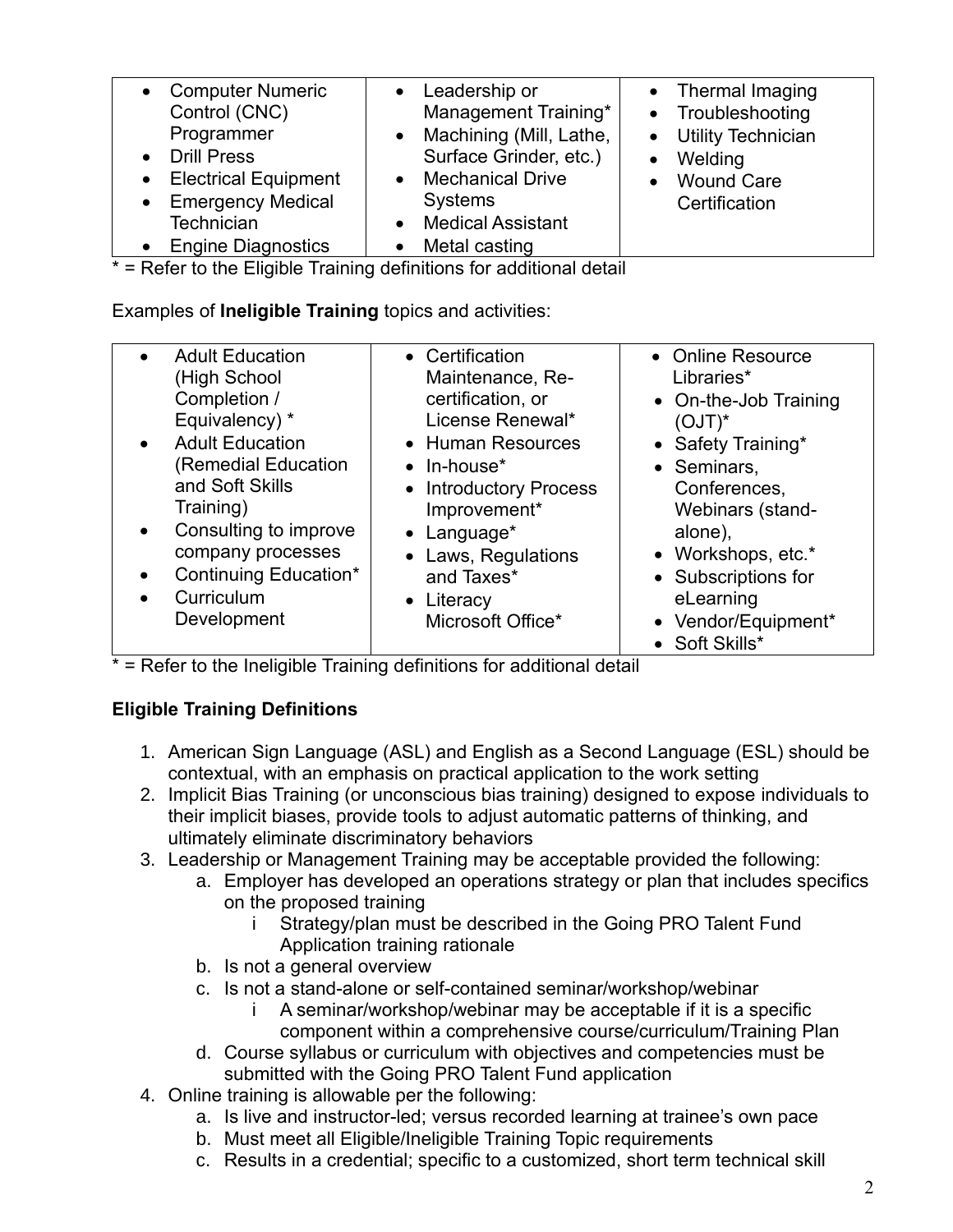- d. "Rationale for Request" Training Needed section in the Work-Based Learning On-line Management System (WBLOMS) must include justification describing criteria (a-c) has been met. Additional rationale may be considered such as:
	- Traditional in-person training is not offered,
	- ii Traditional in-person training is not allowed by the employer,
	- iii Traditional in-person training is not within a reasonable travel time or cost.
- e. The "online" option is selected in WBLOMS.
- 5. Process Improvement, Risk and Quality Management Systems Training may be acceptable training provided the following:
	- a. Black or green belt preferred
		- i Must be explained in the Going PRO Talent Fund Application "Rationale for Request" Training Needed section
	- b. Employer has an overall process improvement strategy or plan
		- Must be explained in the Going PRO Talent Fund Application "Rationale" for Request" section
	- c. Competency-based
	- d. Hands-on component to the training
	- e. Is not a general overview
	- f. Examples of acceptable training include, but are not limited to Lean, Six Sigma, Supply Chain and Total Quality Management
	- g. Going PRO Talent Fund cannot cover consulting services
- 6. Project Management
	- a. In the Going PRO Talent Fund Application "Rationale for Request" section, employer must explain how it will improve an employee's skills and develop their opportunities for growth or promotion
- 7. Safety Training may be eligible if it is over and above the cost of doing business
	- a. Example: OSHA Overview, Control of Hazardous Energy Sources (aka Lockout/Tagout or LOTO) or HAZWOPER 8 (or Refresher) is not eligible training. However, OSHA 10 (10 hours of training) or OSHA 30 (30 hours), HAZWOPER 24, etc. may be eligible depending on the rationale
	- b. Employer must explain how/why the training is over and above the cost of doing business in the Going PRO Talent Fund Application "Rationale for Request" section
- 8. Sales acceleration training (outside of traditional soft-skills training) related to marketplace research, buying signals, company data, statistics, predictive analytics, and integrated platforms

## **Ineligible Training Definitions**

- 1. Adult Education (High School Completion/Equivalency) may qualify as a *Targeted Population Incentive*, eligible to be awarded to the employer for an individual who achieves at least 75% (or completion) of High School Diploma/Equivalency (HSE) program requirements during work hours. OJT and/or eligible classroom training would need to be on the plan and associated with the trainee on the HSE path.
- 2. Continuing Education for maintaining certification/license; unrelated to employerresponsive training and/or upskilling.
- 3. Certain training activities and/or costs related to certification maintenance, recertification or license renewal including but not limited to:
	- a. Fees/costs for re-certification/license renewal or testing only
	- b. Required courses to maintain certification/license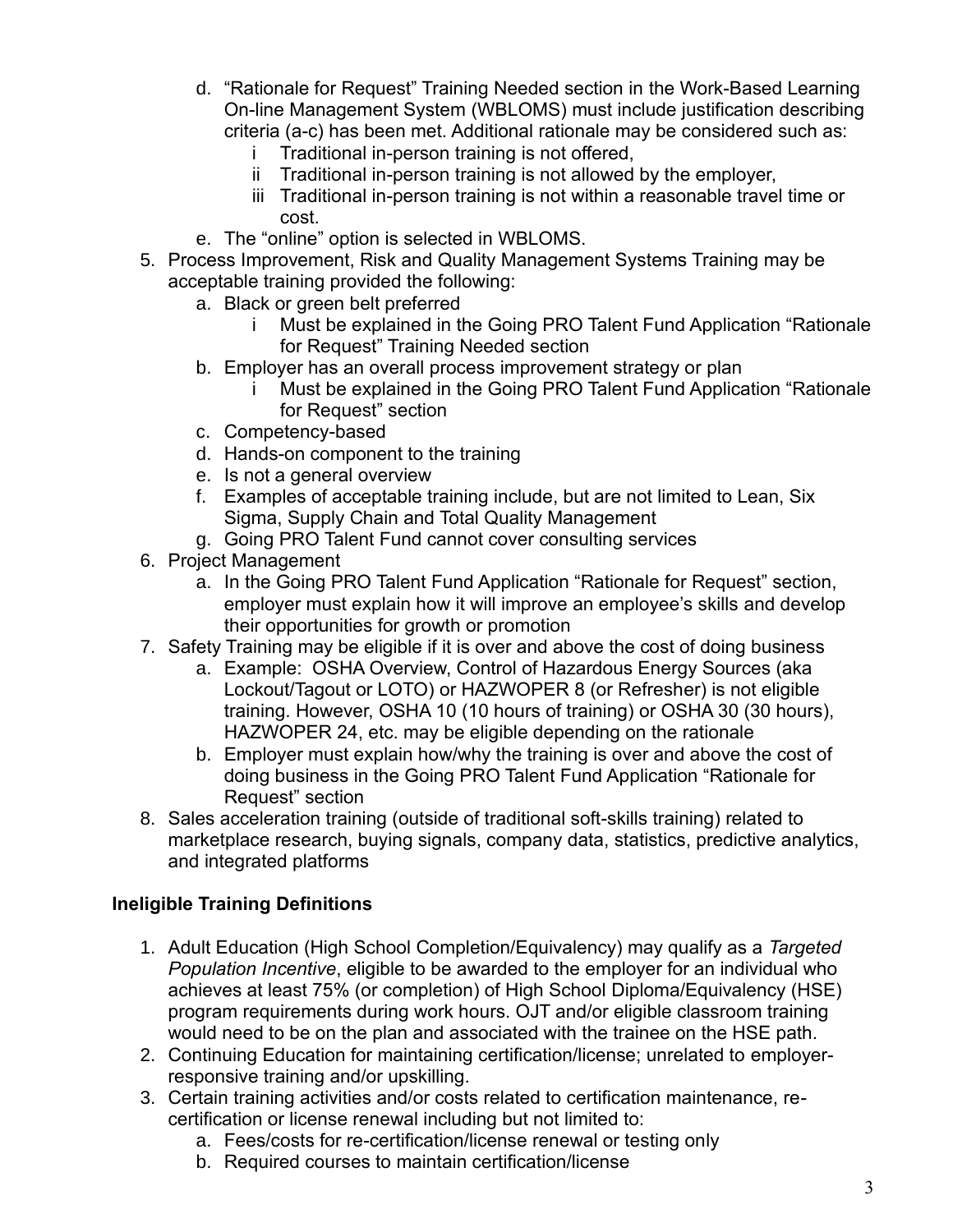- c. Other requirements to maintain certification/license
- 4. In-house training for current employees that is not exclusive in nature
- 5. Introductory Process Improvement such as Basic Lean/Intro to Lean or Lean **Overview**
- 6. Language, other than English as a Second Language (ESL) or American Sign Language (ASL)
- 7. Laws, Regulations and Taxes for example, training related to compliance regulations, federal/state taxation laws, international laws, US labor laws, etc.
- 8. Microsoft Office courses (Outlook, Word, Excel, PowerPoint, One Note, Access, Publisher)
- 9. Online Resource Libraries or any other resource in which an individual can choose from a number of courses over a period of time.
- 10.OJT for current employees unless included as part of training for a new first year USDOL Registered Apprentice.
- 11.Safety Training that is part of the normal cost of doing business such as ServSafe certification, bloodborne pathogens, control of hazardous materials, OSHA Overview, Control of Hazardous Energy Sources (aka Lockout/Tagout or LOTO), HAZWOPER 8 or Refresher, emergency action plan, emergency response, hazard communications, hearing conservation, safe electrical workplace, first aid, CPR, etc.
- 12.Stand-alone seminars, conferences, webinars, workshops, etc. will be considered on a case-by-case basis in consideration of the course syllabus, material, and outcomes
- 13.Vendor/equipment training for which the employer has already paid such as if the employer purchases a piece of equipment and included in the cost of the equipment is training for a specified amount of time. Employer may however request reimbursement for training that is over and above the included training.
- 14.Soft Skills training including but not limited to the following: